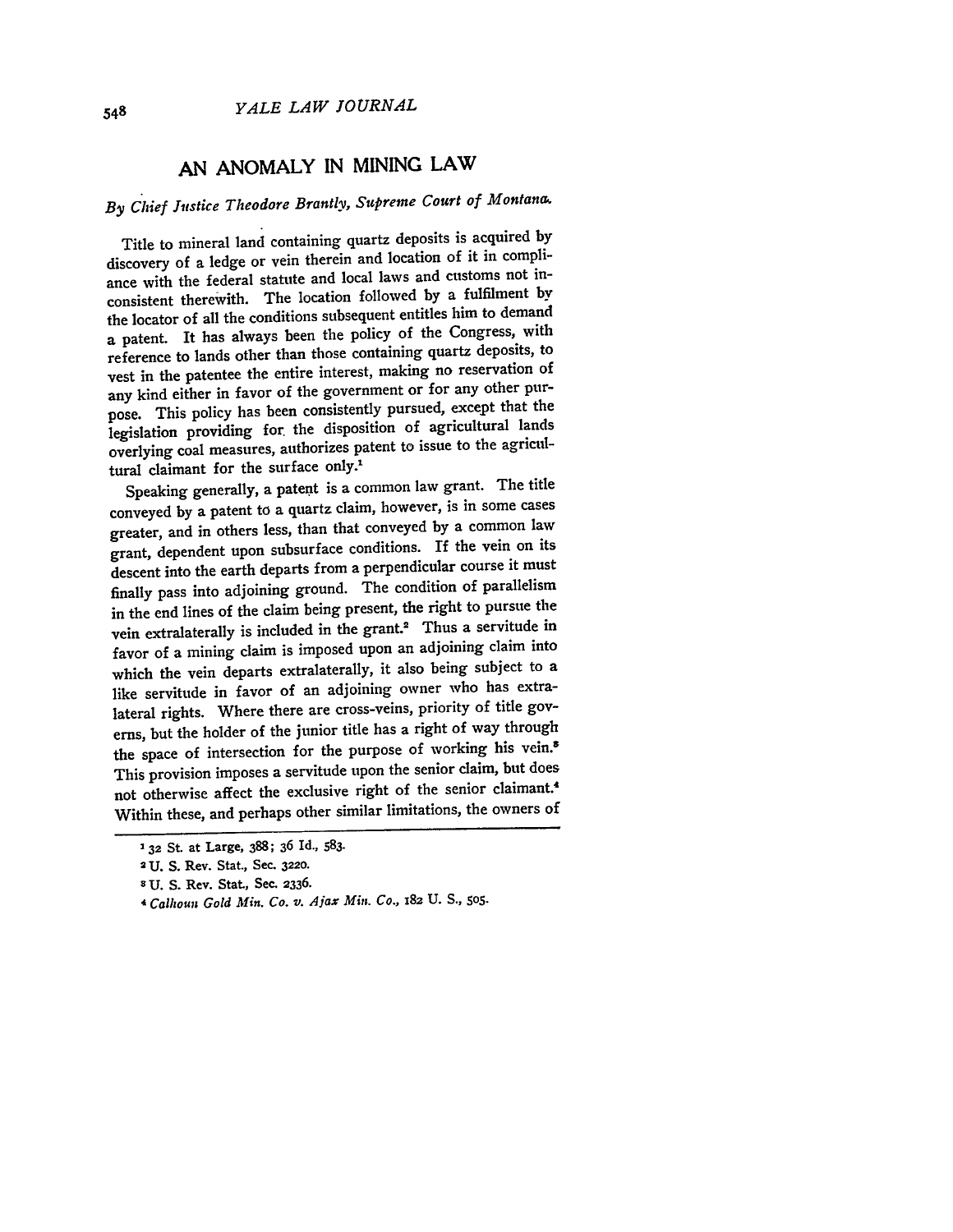mining claims hold them subject to the incidents of ownership and possession at common law.5

With these matters every lawyer who has given attention to the provisions of the statute regulating the disposition of mineral lands and the decisions of the courts thereunder, is familiar. They are mentioned in order to make clear the point which it is the purpose of this discussion to illustrate. Section **2322, U. S.** Rev. Stat., provides: "The locators of all mining locations heretofore made or which shall hereafter be made, on any mineral vein, lode or ledge, situated on the public domain, their heirs and assigns, where no adverse claim exists on the tenth day of May, **1872,** so long as they comply with the laws of the United States, and with state, territorial, and local regulations not in conflict with the laws of the United States governing their possessory title, shall have the exclusive right of possession and enjoyment of all the surface included within the lines of their locations, and of all veins, lodes and ledges throughout their entire depth, the top or apex of which lies inside of such surface lines extended downward vertically, although such veins, lodes or ledges may so far depart from a perpendicular in their course downward as to extend outside the vertical side lines of such surface locations." The right acquired **by** the location has always been held to be property of the highest character, and may be protected from trespass **by** any suitable remedy. The legal title is held **by** the government in trust for the locator or his vendee. Its power of disposition is exhausted.6

In the Del Monte Case,7 the Supreme Court held that the lines of a junior location may be "laid within, upon or across the surface of a valid senior location for the purpose of defining for or securing to such junior location underground or extralateral rights not in conflict with any rights of the senior location." Since it is the special prerogative of that tribunal to construe the Acts of Congress, the scope and meaning assigned to them **by** it must be the guide to state courts when they come to apply them.<sup>8</sup> In its decision the court recognized the doctrine that in construing

*7 Del Monte M. & M. Co. v. Last Chance M. & Mf. Co.,* **171 U. S., 55.** *s Calhoun Gold Min. Co. v. Ajax Min. Co.,* **x82 U S.,** 497.

*<sup>5</sup>Parrott Silver & C. Co. v. Heinze,* **25** Mont., **504;** *Doc v. Waterloo Min. Co., 54* Fed., 985; *St. Louis Min. Co. v. Montana Min. Co., 194* **U. S., 235.**

*<sup>6</sup> Noyes v. Mantle,* **127 U. S.,** *351; Clipper Min. Co. v. Eli Min. Co.,* **194 U. S., 226.**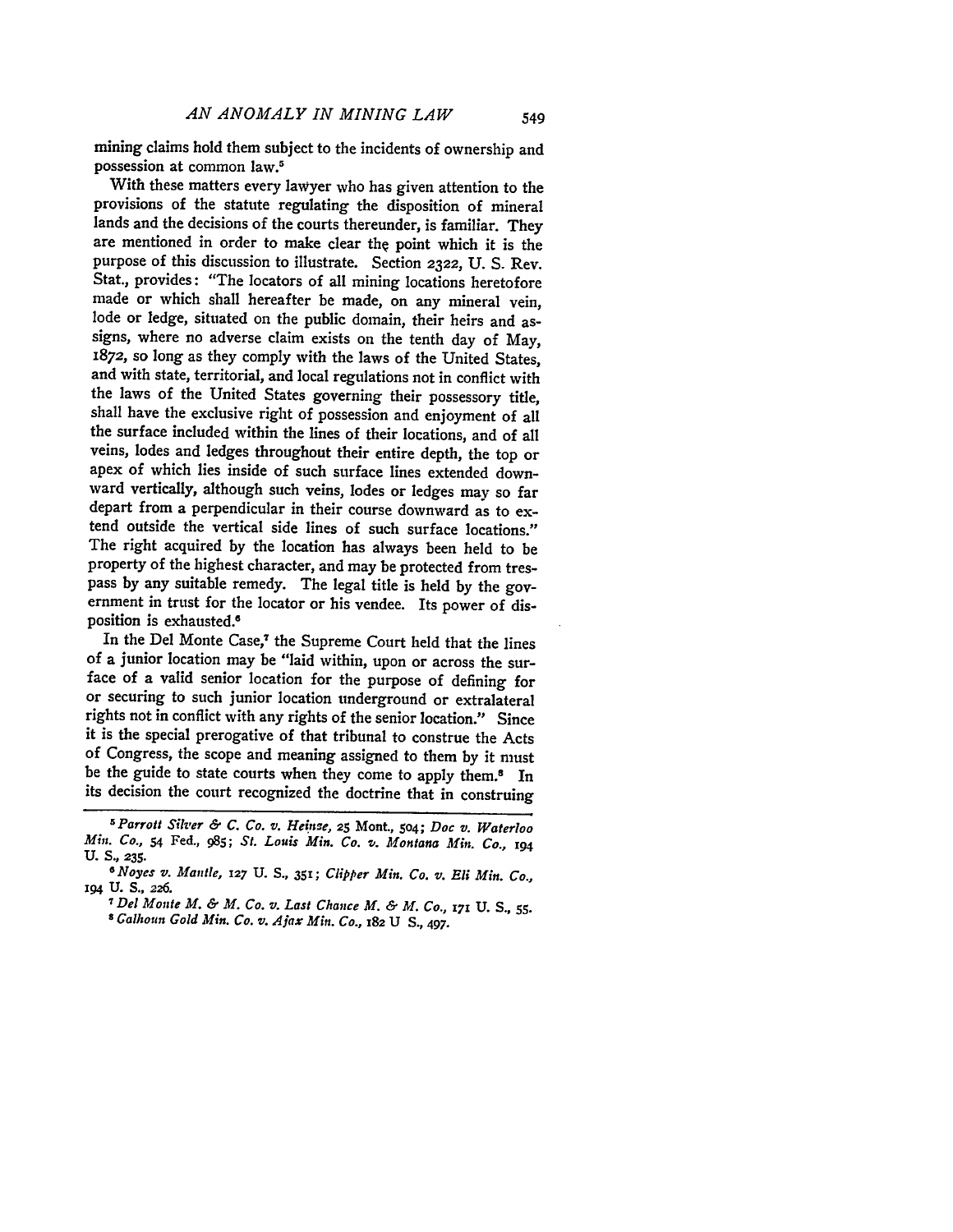the statute, the question is not what according to equitable principles the locator ought to have under his location, but whether he has complied with the statute under any reasonable and fair construction of it. In other words, there is no right unless it is in terms granted by the statute.<sup>9</sup> It also reaffirmed the doctrine that one locator cannot initiate a right by encroaching upon the surface of a valid and subsisting location belonging to another, because the encroachment is a trespass. It then proceeded to hold that the overlapping location is not void, but that by virtue of the parallelism of its end lines, secured by means of the apparent appropriation of land already appropriated by others, the owner is entitled to extralateral subsurface rights which he would not have acquired if he had not laid his boundaries as he did; that is, "within, upon or across the surface of a senior location." This conclusion was induced by knowledge of the conditions actually existent in mining districts, such as the rough and uneven nature of the country, the confusion and haste often incident to the making of locations when deposits are discovered in new districts, the irregularity in the course of the vein or veins, the likelihood of mistakes in laying boundary lines, and the like, all of which must have been foreseen and expected by the Congress when it formulated the legislation, as in the opinion of the court is evidenced by the fact that it made provision for the adjustment of conflicting claims."0 The court seems also to have been influenced somewhat by the consideration that the legal title to a mining claim does not pass from the government until the issuance of patent, and until that time arrives Congress retains a certain measure of control, though this notion is not in accord with its prior decisions. It is not the purpose to question the soundness of the conclusion reached by the court. In view of the definite requirement that parallel end lines are a necessary prerequisite to extralateral subsurface rights and the conditions known to be prevalent in the mining districts, the rule as announced was adopted because it seemed more nearly in conformity with the spirit of the mining statute. The only other concluision possible was, that all overlapping locations are void, and hence the further conclusion that the federal government cannot, without additional legislation, dispose of the valuable extralateral rights which ap-

*OBelk v. Meagher,* **115 U. S.,** 45; *Iron Silver Min. Co. %,. Elgin Min.* Co., 118 **U. S.,** i96; *King v. Anty Min. Co.,* **152 U. S., 272.**

**IOU.** S. Rev. Stat., Secs. **2325,** 2326.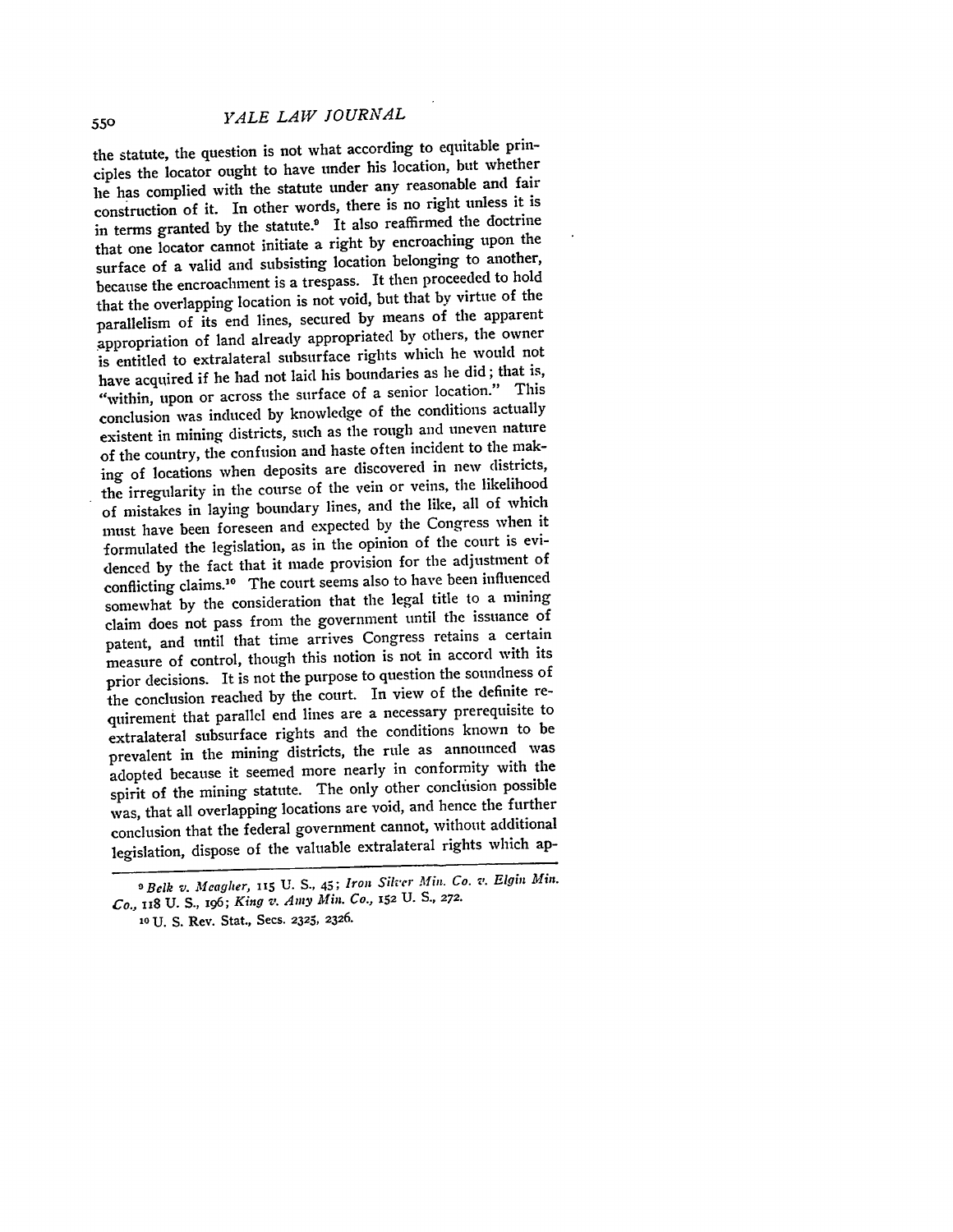pertain to so much of the apex of a vein as is found within the boundaries of an irregularly shaped piece of mineral land. Yet the rule as stated does not dispose of the difficulty even where the overlapping claims are not patented. It does not go to the extent of declaring that the junior location may overlap the senior location despite objection on the part of the owner-in other words, that the right to overlap is one conferred **by** law and may be enforced by judicial process or otherwise. It is often the case that the senior locator does object and sustains his objection by force of arms. Ile knows that upon application for patent the junior, locator will in all likelihood test the validity of his location by an adverse suit, with its attendant expense and vexatious delay, or that he will himself be compelled to resort to one, to prevent the junior locator from taking from him the area embraced in the overlap. So that, as the law now stands, the power of the officers of the Interior Department to dispose of the values found in the extralateral portions of the vein is dependent upon the consent or want of objection on the part of the owner or owners whose claims surround the irregularly shaped area. The subjoined diagram, though it does not represent **a** concrete case, serves for the purpose of illustration (see next page) **:**

that A owns Claims 1, 2, 3 and 4, not patented, and that B desires to locate the enclosed triangle *g, h, i,* so as to secure the extralateral rights appertaining to the portion of the apex of the vein included within it. He cannot do so without setting his monuments and laying his lines upon A's claims. He wishes to place his monuments at the points *a, b,* c, *d.* If A objects and enforces his objection, he must either bound his claim so as to include only the triangular area and forego claim to the extralateral portion of the vein, or he must lay his end lines parallel with the end lines of either Claim 2 or 3 (for illustration, *e, f.* and *g, i),* thus excluding a triangle equivalent to the area e, *f, h,* together with the mineral contained in it. In the first case the extralateral rights excluded will belong to A by reason of his ownership of the surface of Claim 4, or the title to them will remain in the federal government. In the second case, the mineral included within the perpendicular planes bounding the surface of the triangle e, *f, h,* will remain unappropriated and not subject to appropriation, because no portion of the apex is left, and under the provisions of the statute as they now are, some portion of the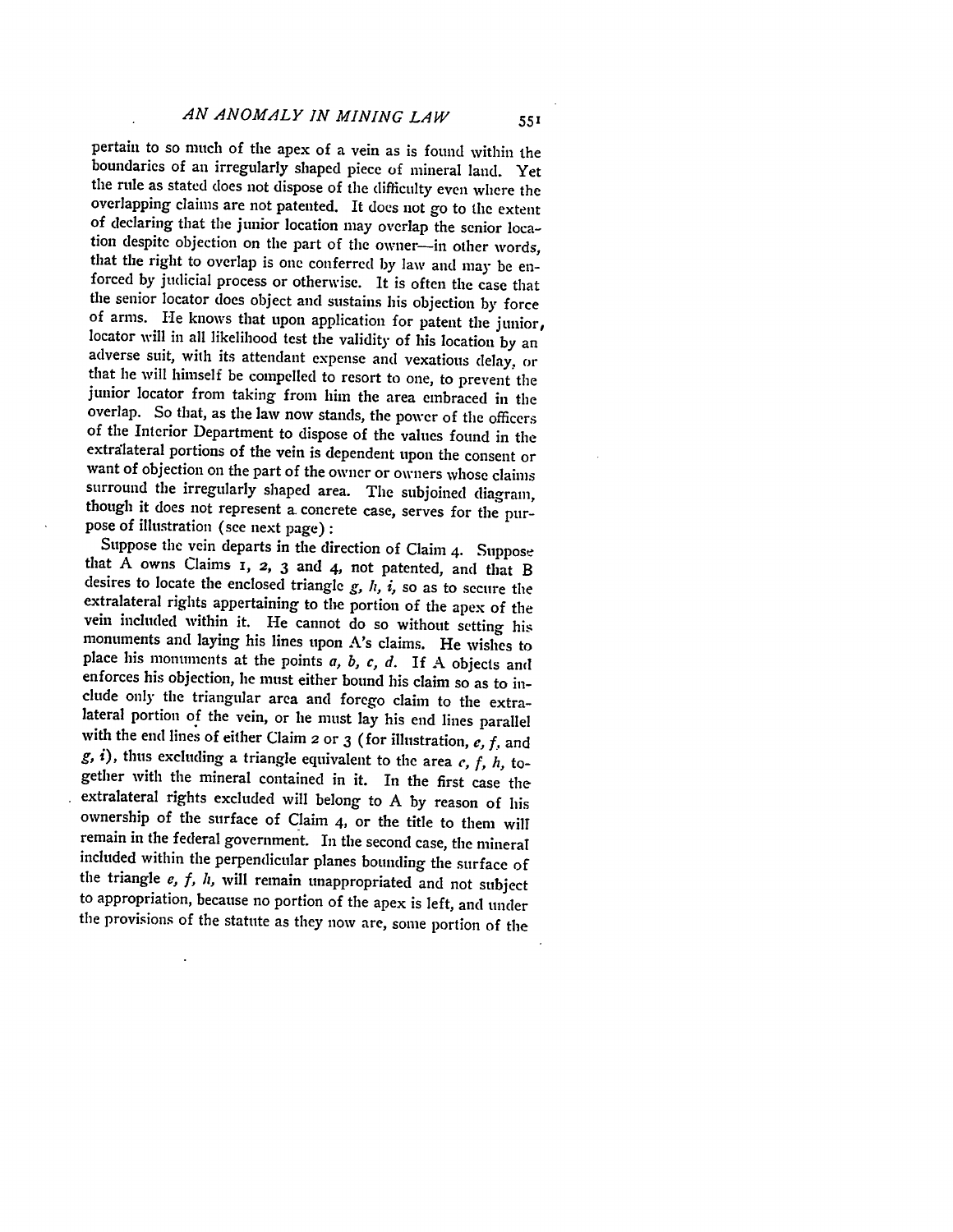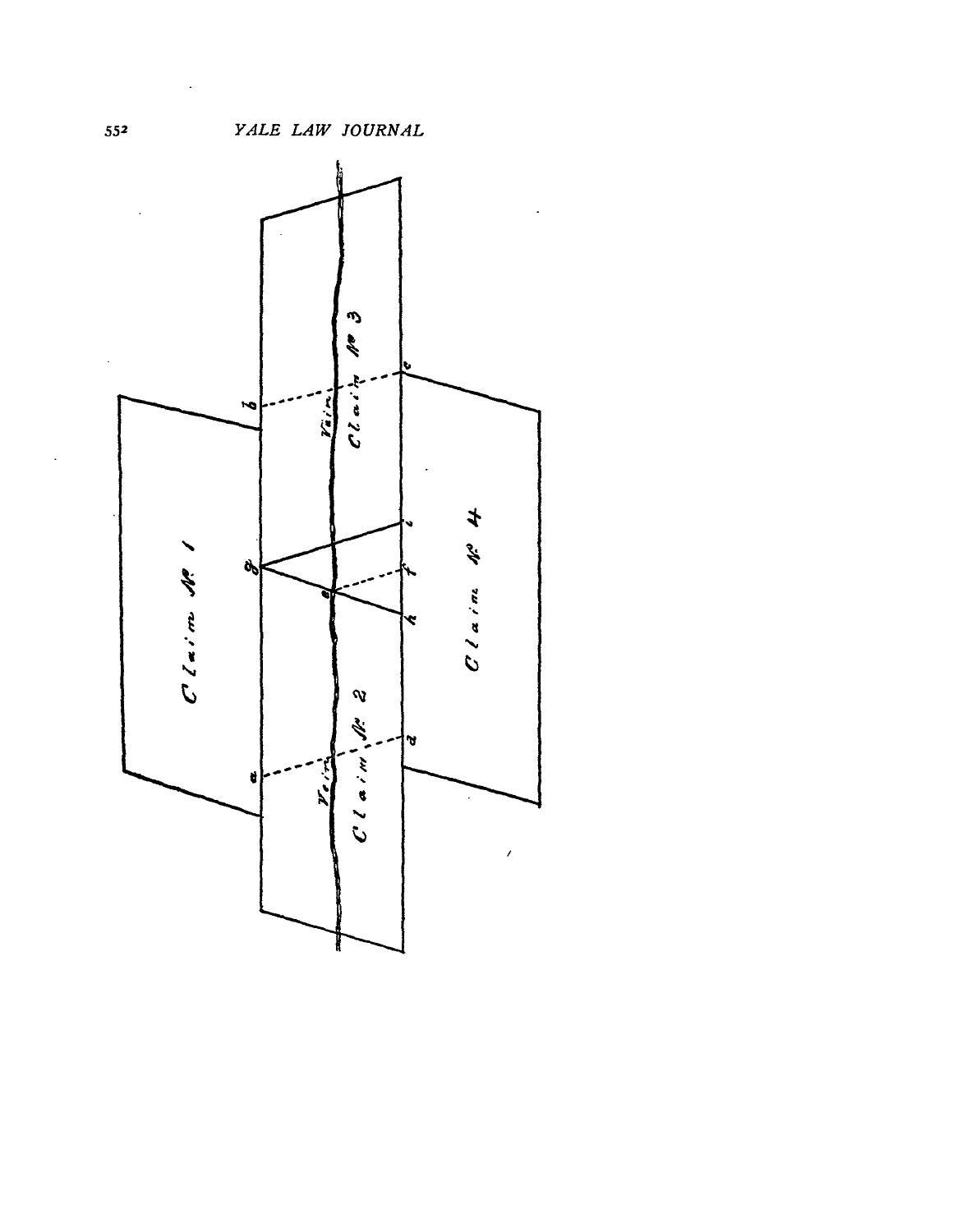apex is necessary to authorize a location. And, though this were not so, the extralateral portion beyond the line *hf* cannot be appropriated, with the result that it remains unappropriated or belongs to **A by** reason of his right to the surface of Claim 4, and consequently his *prima facie* right to everything beneath. Suppose Claims *i,* **2, 3** and 4 are patented. They are not subject to any control **by** Congress. B cannot then go upon any of **A** 's claims for any purpose except **by A's** consent. He cannot, therefore, appropriate the extralateral portions of the vein except **by** A's acquiescence. If this is so, then the federal government owns property which it cannot dispose of without the consent of a private citizen-a proposition the soundness of which once admitted, destroys the conception of sovereignty altogether. And yet it was actually assumed to be sound, **by** the Secretary of the Interior in his decision in the case of Hidee Gold Mining Company,<sup>11</sup> for the point decided is stated in the headnote as follows: "The location lines of a lode mining claim are used only to describe, define and limit property rights in the claim, and may be laid within, upon or across the surface of patented lode mining claims for the purpose of claiming the free and unappropriated ground within such lines and the veins apexing in such ground, and of defining and securing extralateral underground rights upon all such veins, where such lines: (a) are established openly and peaceably, **(b)** do not embrace any larger area of surface, claimed and unclaimed, than the law permits." If we assume this to be a correct statement of the law, the converse of it is also correct, viz.: that if the lines and monuments of the overlapping location cannot be established openly and peaceably, they cannot be established at all.

The point sought to be illustrated is not suggested **by** speculation upon mere possibilities. It is well known that it is often the case that the owner of located claims resents intrusion upon his areas **by** others for any purpose, whether they are patented or unpatented. The records of our criminal courts show many cases where the setting of monuments and laying of boundary lines for the sole and avowed purpose of securing subsurface values which would otherwise be unappropriated, have led to violence and sometimes to homicide. **A** single citizen armed with a Winchester rifle can thus set at naught the decision in the Del Monte case and every other one following it. So the local courts, con-

553

**<sup>113</sup>o** L. **D., 420.**